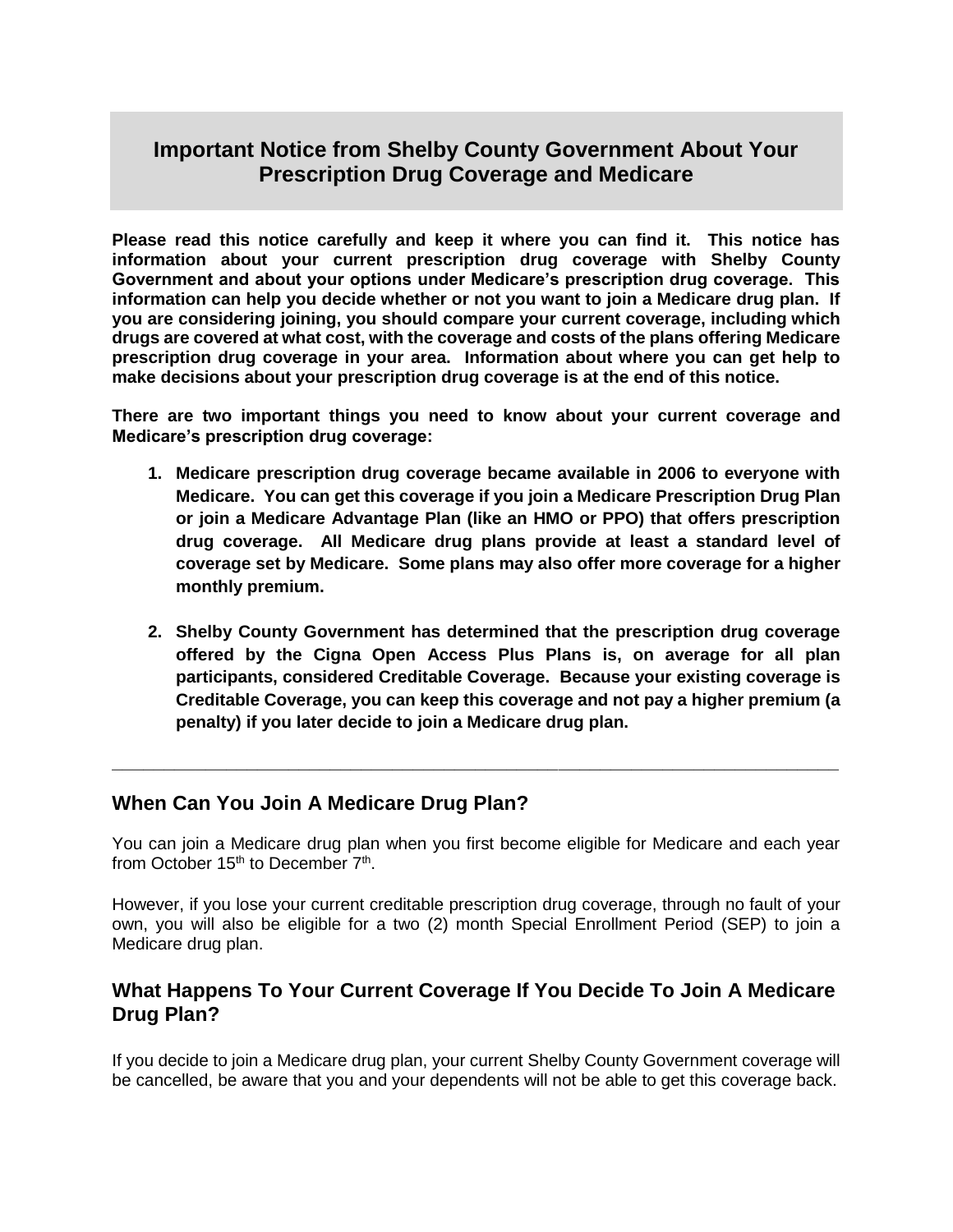## **When Will You Pay A Higher Premium (Penalty) To Join A Medicare Drug Plan?**

You should also know that if you drop or lose your current coverage with Shelby County Government and don't join a Medicare drug plan within 63 continuous days after your current coverage ends, you may pay a higher premium (a penalty) to join a Medicare drug plan later.

If you go 63 continuous days or longer without creditable prescription drug coverage, your monthly premium may go up by at least 1% of the Medicare base beneficiary premium per month for every month that you did not have that coverage. For example, if you go nineteen months without creditable coverage, your premium may consistently be at least 19% higher than the Medicare base beneficiary premium. You may have to pay this higher premium (a penalty) as long as you have Medicare prescription drug coverage. In addition, you may have to wait until the following October to join.

### **For More Information About This Notice Or Your Current Prescription Drug Coverage…**

Contact the Employee Benefits Office for further information at (901) 222-2346. **NOTE:** You may request a copy of this notice at any time. This notice can also be found on the Shelby County Government internet under Human Resources, Employee Benefits at [www.shelbycountytn.gov.](http://www.shelbycountytn.gov/)

## **For More Information About Your Options Under Medicare Prescription Drug Coverage…**

More detailed information about Medicare plans that offer prescription drug coverage is in the "Medicare & You" handbook. You'll get a copy of the handbook in the mail every year from Medicare. You may also be contacted directly by Medicare drug plans.

For more information about Medicare prescription drug coverage:

- Visit [www.medicare.gov](http://www.medicare.gov/)
- Call your State Health Insurance Assistance Program (see the inside back cover of your copy of the "Medicare & You" handbook for their telephone number) for personalized help
- Call 1-800-MEDICARE (1-800-633-4227). TTY users should call 1-877-486-2048.

If you have limited income and resources, extra help paying for Medicare prescription drug coverage is available. For more information about this extra help, visit Social Security on the web at [www.socialsecurity.gov,](http://www.socialsecurity.gov/) or call them at 1-800-772-1213 (TTY 1-800-325-0778).

**Remember: Keep this Creditable Coverage notice. If you decide to join one of the Medicare drug plans, you may be required to provide a copy of this notice when you join to show whether or not you have maintained creditable coverage and, therefore, whether or not you are required to pay a higher premium (a penalty). If you need a letter of Creditable Coverage, contact the Employee Benefits Office at (901) 222-2346.**